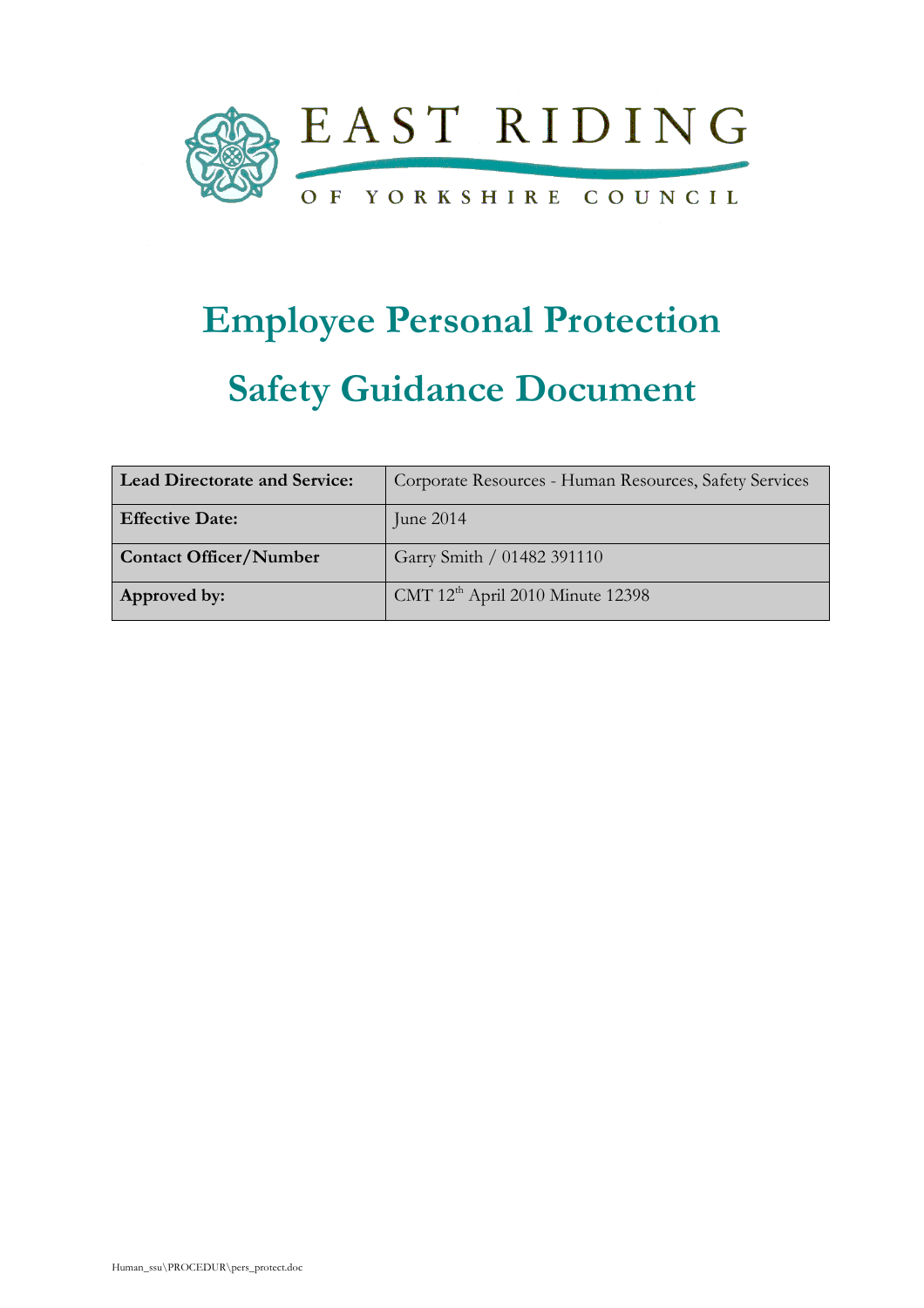| 3. |      |            |  |  |
|----|------|------------|--|--|
| 4. |      |            |  |  |
|    | 4.1  |            |  |  |
|    | 4.2. |            |  |  |
|    | 4.3  | Employees. |  |  |
|    | 4.4  |            |  |  |
|    | 4.5  |            |  |  |
| 5. |      |            |  |  |
|    | 5.1  |            |  |  |
|    | 5.2  |            |  |  |
|    | 5.3  |            |  |  |
|    | 5.4  |            |  |  |
|    | 5.5  |            |  |  |
| 6. |      |            |  |  |
| 7. |      |            |  |  |
| 8. |      |            |  |  |
|    |      |            |  |  |
|    |      |            |  |  |
|    |      |            |  |  |

#### **CONTENTS PAGE**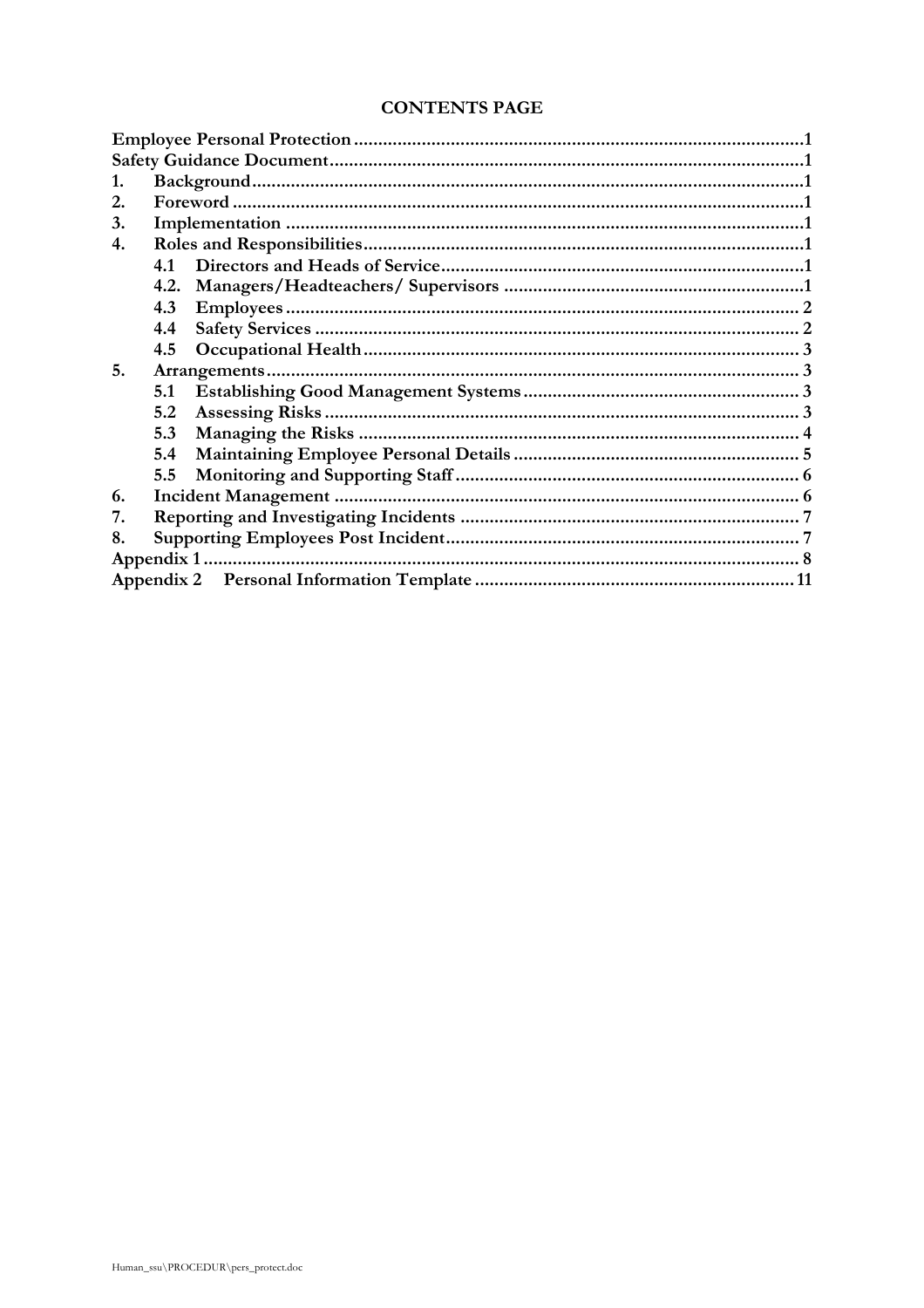#### 1. Background

This safety guidance document on "Employee Personal Protection" provides information on managing personal risks including those associated with violent, aggressive and abusive behaviour, and lone working whilst delivering services in Council premises, schools, in privately owned or tenanted premises including customers own homes and across the wider area of the East Riding.

#### 2. Foreword

 In accordance with the Councils corporate safety policy, the Council is committed to pursuing continual improvements in health and safety. This safety guidance document supports this commitment and forms part of the Councils health and safety management system.

#### 3. Implementation

 Directorates are responsible for the implementation of this safety guidance document, and communication of its content as appropriate.

 This safety guidance document is available on the Safety Services intranet page and, where employees do not have access to the council's intranet, via their line manager/headteacher.

 The Council relies on the co-operation of all employees, and trades unions for the successful implementation of this safety guidance document.

 A review of this safety guidance document will be undertaken 3 years after its implementation, and where significant changes in legislation or working practices deem this appropriate.

#### 4. Roles and Responsibilities

#### 4.1 Directors and Heads of Service

Directors and Heads of Services are ultimately responsible and accountable to the Chief Executive for ensuring this safety guidance document is issued to their management team.

#### 4.2. Managers/Headteachers/ Supervisors

 Managers/Headteachers/Supervisors are responsible for achieving the objectives of this safety guidance document where relevant to their area of service delivery and are responsible for ensuring that:

- The information contained within this safety guidance document is implemented and complied with;
- Risk assessments are completed taking on board staff feedback resulting from the completed 'employee personal protection assessment' found under *Appendix I* (which may be completed as a team or on an individual basis);
- Control measures (safe systems of work) are introduced to reduce any potential risks to a reasonable level;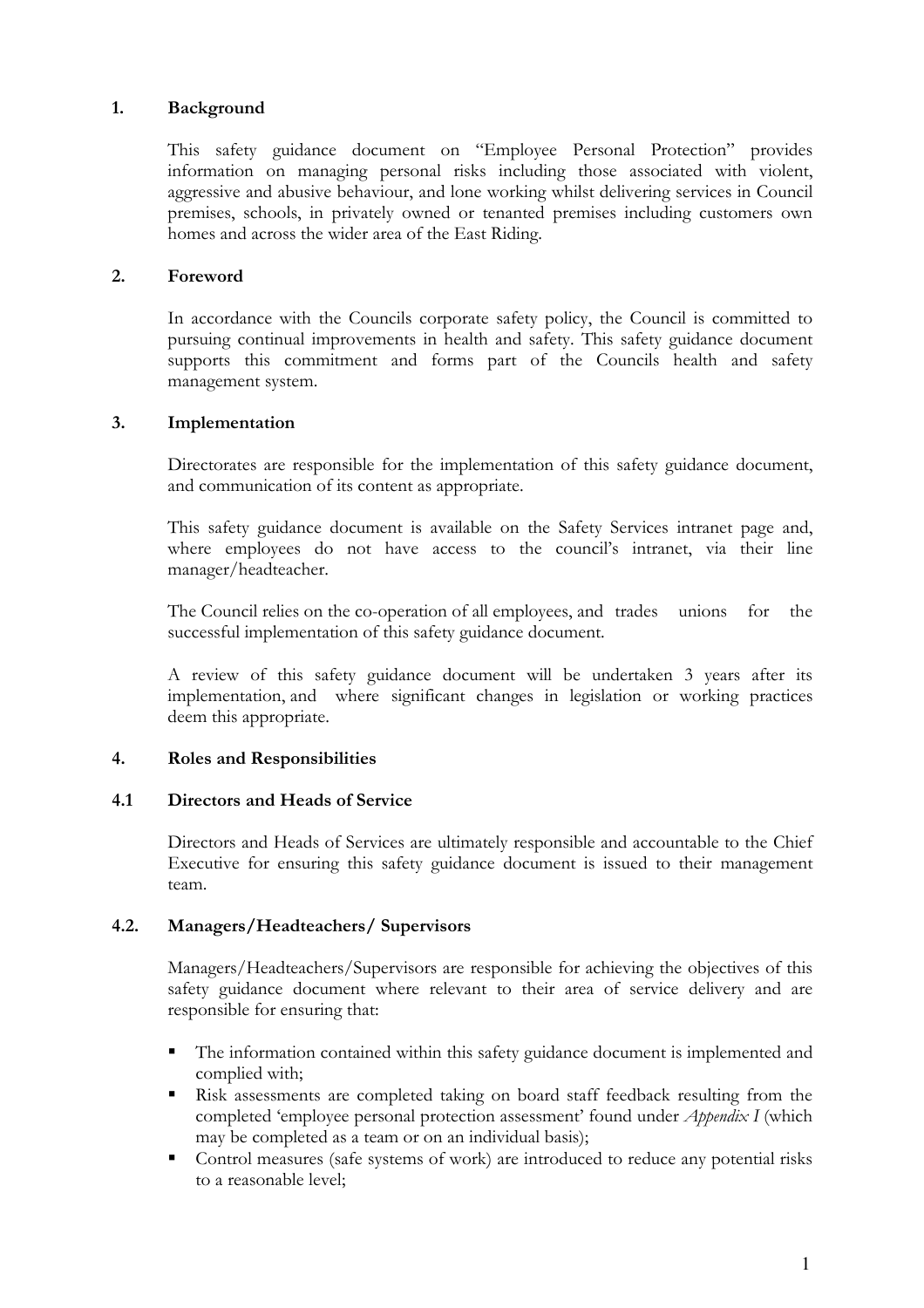- Relevant information, instruction and training is provided to staff to enable them to undertake their job safely and without risk;
- Sharing of information protocols are adopted and information on high risk individuals, premises/dwellings, remote locations, etc remain up to date;
- Management systems such as diary monitoring, telephone/radio communication, vehicle tracking, lone worker monitoring systems, etc are in place so that information regarding potentially vulnerable worker's whereabouts is available at all times;
- Emergency procedures are in place so that members of staff can obtain assistance if required;
- All incidents of violence, aggression, threatening and abusive behavior are investigated and recorded in accordance with the accident/ incident investigation safety guidance document.
- Wellbeing assessments/discussions are carried out wherever possible with victims of violence, aggression or threatening and abusive behavior following incidents.

# 4.3 Employees

Employees must ensure they carry out assigned tasks and duties in accordance with information, instruction, training and agreed safe systems of work. Specifically they must ensure:

- This safety guidance document is complied with;
- Review available databases and management systems (which may hold relevant information) particularly prior to undertaking visits to individual properties to minimise the risk;
- They participate in the completion and review of risk assessments by initially completing the 'employee personal protection assessment found under *Appendix I* (which may be completed as a team or on an individual basis) feeding back to their manager/headteacher;
- They cooperate to enable their manager/headteacher to formulate and implement effective management systems, including providing and keeping up to date personal information;
- They undertake training which has been identified to assist them in maintaining their personal protection whilst at work, such as managing challenging behaviour, dealing with difficult situations, conflict resolution and personal safety etc;
- They are aware of hazards and where required are able to carry out risk assessments (which may sometimes need to be 'dynamic') before undertaking visits to remote/unknown locations/educational visits, checking all available sources of background information. Employees required to carry out risk assessments should have appropriate training and competency;
- They inform their manager/headteacher of any concerns they have relating to violence at work and report any incidence of aggressive, violent, abusive or threatening behaviour;
- They participate in investigations and wellbeing discussions following incidents;
- Their own health and safety and that of others are not put at risk by their actions.

#### 4.4 Safety Services

 The primary function of Safety Services is to support the Council and its employees by providing professional, authoritative, impartial advice on all aspects of health, safety and wellbeing. Where managers/headteachers/supervisors require further assistance, safety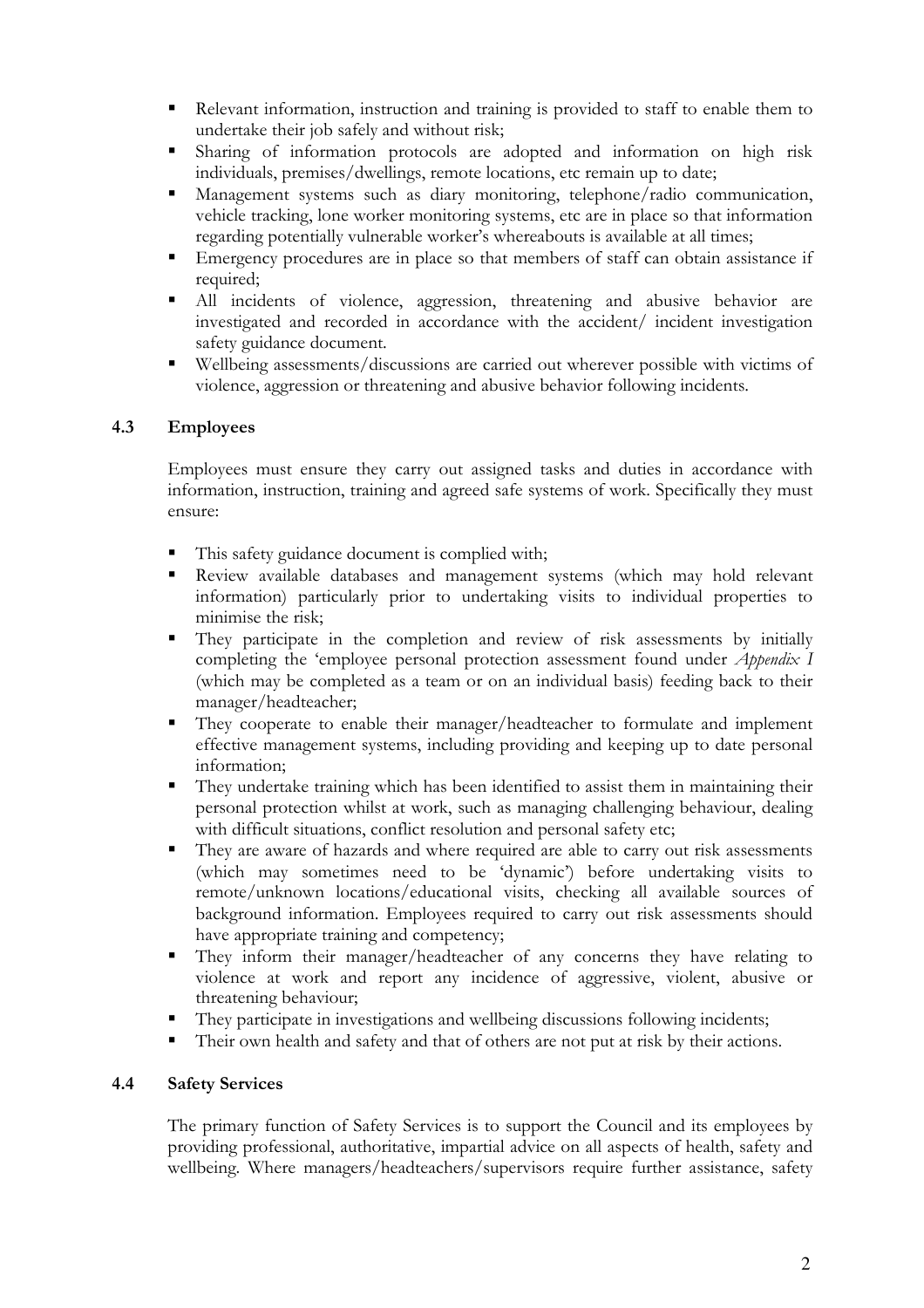services will advise on achieving compliance with this safety guidance document and will support with incident investigations for major events.

### 4.5 Occupational Health

 The Occupational Health Unit will support this policy and procedure by providing managers/headteachers/supervisors and employees with guidance on all work related health issues, including access to counselling services. Further information on the role of occupational health can be found on the Council's intranet.

#### 5. Arrangements

#### 5.1 Establishing Good Management Systems

 Managers/headteachers/supervisors are responsible for establishing and maintaining a safe place of work and implementing safe working procedures when planning and managing service delivery. Documented procedures should be produced and should take in to account such things as:

- Personal safety and wellbeing of staff;
- Safeguarding;
- Security arrangements;
- Dealing with violent and aggressive behaviour;
- Lone working;
- Risks associated with delivery of services to customers within council premises and schools;
- Risks associated with delivery of services in privately owned or tenanted premises including customers own homes;
- Risks associated with delivery of services in peoples own homes;
- Risks associated with delivery of services in remote areas.

#### 5.2 Assessing Risks

The Council undertakes a number of activities which involve employees working in a variety of settings. The hazards associated with these settings and activities will vary dependant on the task being undertaken and the location in which it is being delivered.

Managers and headteachers are legally required to undertake risk assessments and introduce control measures to manage any identified risks associated with their area of service delivery. Managers and headteachers must undertake risk assessments in consultation with their staff.

Risk assessments must reflect the potential hazards associated with the work being undertaken, and safe systems of work and management controls must be introduced to reduce risks to their lowest level.

 The risk assessment must cover all significant risks including arrangements for dealing with accidents and emergency situations including violence and aggression towards staff members. Where lone working is identified as part of an individual's job, appropriate measures must be put in place to manage the significant risks.

The risk assessment must take into account all employees including part time employees, shift workers and night workers.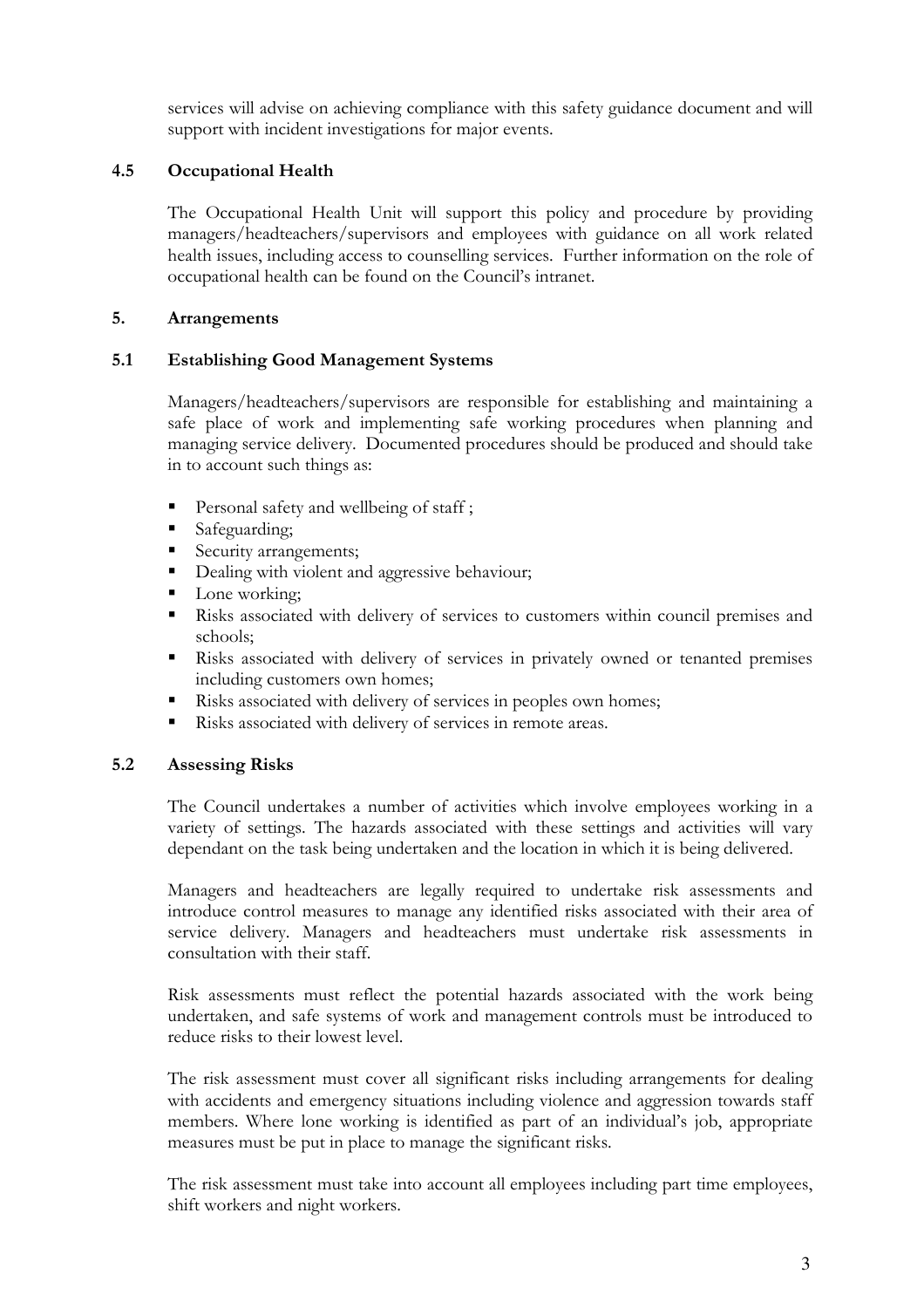The physical environment may have a bearing on the way individuals react towards staff members and may heighten the possibility of violent incidents occurring. Buildings need to be friendly, welcoming and non confrontational, whilst achieving appropriate levels of security.

Where required, interview facilities may need providing. These should create a friendly, conducive and safe environment which includes necessary security arrangements (desk layout, panic alarms, and means of escape).

It may however be necessary to have restricted public access in certain buildings such as schools, care homes etc, and robust security arrangements may need to be considered which satisfy the requirements of external regulatory bodies such as OfSTED and the Commission for Quality Care. In such cases consideration should be given to:

- Secure access arrangements (manned reception areas, key fobs, key pads, access intercoms, CCTV etc);
- Signing in procedures;
- Safeguarding procedures (CRB checks, staff accompanying visitors etc).

#### 5.3 Managing the Risks

 There may still be occasions where individuals have been granted access to secure premises and due to particular circumstances, they may become angry or agitated and display violent and aggressive behaviour.

)Customer-facing employees are frequently the employees that our customers meet and approach. They contribute to first impressions and they may be able to defuse anxiety, tension and potentially aggressive situations. Conversely if they are not appropriately trained and skilled to handle such situations they could exacerbate situations.

Managers and headteachers must ensure that front line employees are trained to deliver high levels of customer service excellence and that they have the appropriate training to enable them to deal with members of the public, and manage difficult situations which may have the potential to result in violent abusive or threatening behaviour towards the employee.

Similarly, employees working in such settings as schools, residential care establishments, care homes, day centres etc may also be at risk from exposure to violent and aggressive individuals and as such should be appropriately trained/skilled in methodologies which equip them to manage and deal with violent and aggressive incidents in accordance with safeguarding, child protection, and vulnerable adult procedures.

Those working in the community face additional risks. It is difficult to influence the working environment, so it is particularly important to ensure appropriate working arrangements are introduced to minimise any potential risks associated with the service delivery.

Those working in public places such as highways, open spaces, remote locations, may be at greater risk. It is essential that controls are in place to minimise the risks including pre-planning, risk assessments, safe systems of work, emergency procedures, and appropriate personal protective equipment including means of maintaining communication.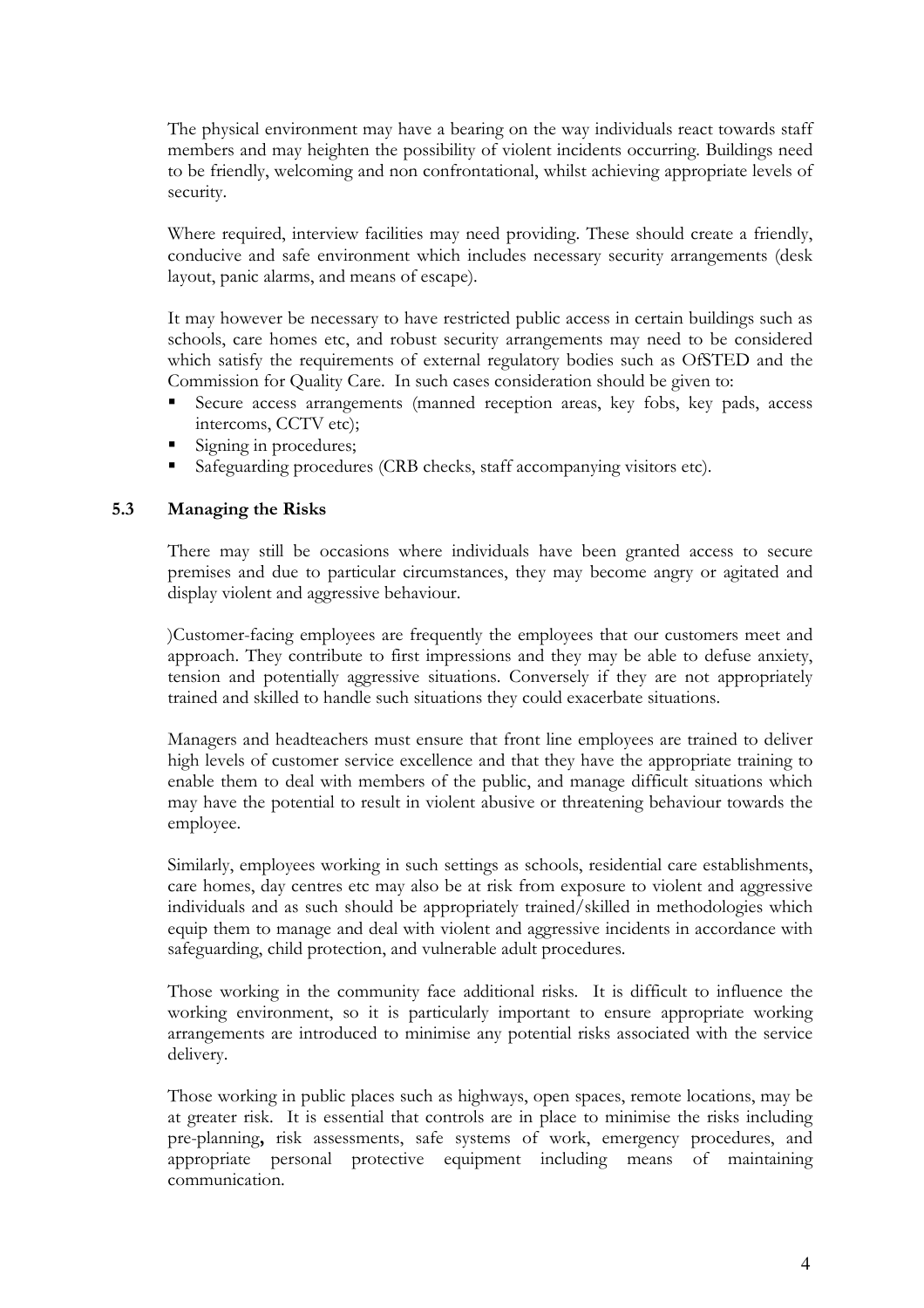Managers/headteachers/supervisors must remind those employees who drive vehicles as part of their employment to do so in accordance with the requirements of the Highway Code, and insurance policies. In addition to these requirements, managers and headteachers must ensure that a risk assessment is carried out for those employees who as part of their duties carry passengers within vehicles.

It is recognised that in certain situations there is no alternative but to deliver services in privately owned or tenanted premises including customers own homes. The risk in these environments may vary and it is therefore essential that suitable pre-planning takes place which should include reference to background information on individuals and premises held on directorates own internal systems. Employees must be able to risk assess the premises and the situation at the point of service delivery (dynamic risk assessment) to minimise the risk when entering into unknown situations. The risk assessment must also assess if it is safe for an individual to visit on their own or if they should be supported by other employees or partner agencies. The following advice should be considered:

- When arriving at unfamiliar premises/persons home. If possible park in a well lit area facing the direction for departure and close to your destination. When entering premises, visually assess the premises, noting exits and route of escape. If possible avoid a customer/third party being between you and the door. Minimise the risks by avoiding confrontational body or verbal language. Keep your vehicle keys and mobile phone on your person.
- Contingency plan for withdrawal from premises. Having reason to suspect that a visit is unsafe due to behaviour exhibited by the customer or a third party ie substance misuse, alcohol misuse or lack of medication, then make a polite excuse, leave the premises if possible and contact office base and summon assistance. Lock yourself in your vehicle and await support if the service must be continued. If the service need not be continued return to office base and report the incident. All incidents must be reported and the databases updated if appropriate.
- Being in a premises when a police raid takes place. In the unlikely event of a police raid taking place whilst a member of staff is working in a customers home, employees must be instructed to follow instructions and stay neutral until it is safe and appropriate to make themselves known to the police. They must be instructed to state that they are a Council employee undertaking Council business. Employees must never attempt to reach for an identity badge or provide information in front of a third party which could put you at risk in the future.

#### 5.4 Maintaining Employee Personal Details

The Council's employees are a valued key resource within the organisation. To manage their health and safety effectively it is important that Managers/Headteachers/Supervisors maintain up to date personal details for all their employees particularly those who work away from one fixed base. This must be held with the consent of the employee and must include:

- Full name, address, telephone numbers (business, personal, mobile), description of individual (photo is always useful);
- Next of kin contact details (work and home);
- Vehicle make, model, colour and registration (both for Council owned vehicles and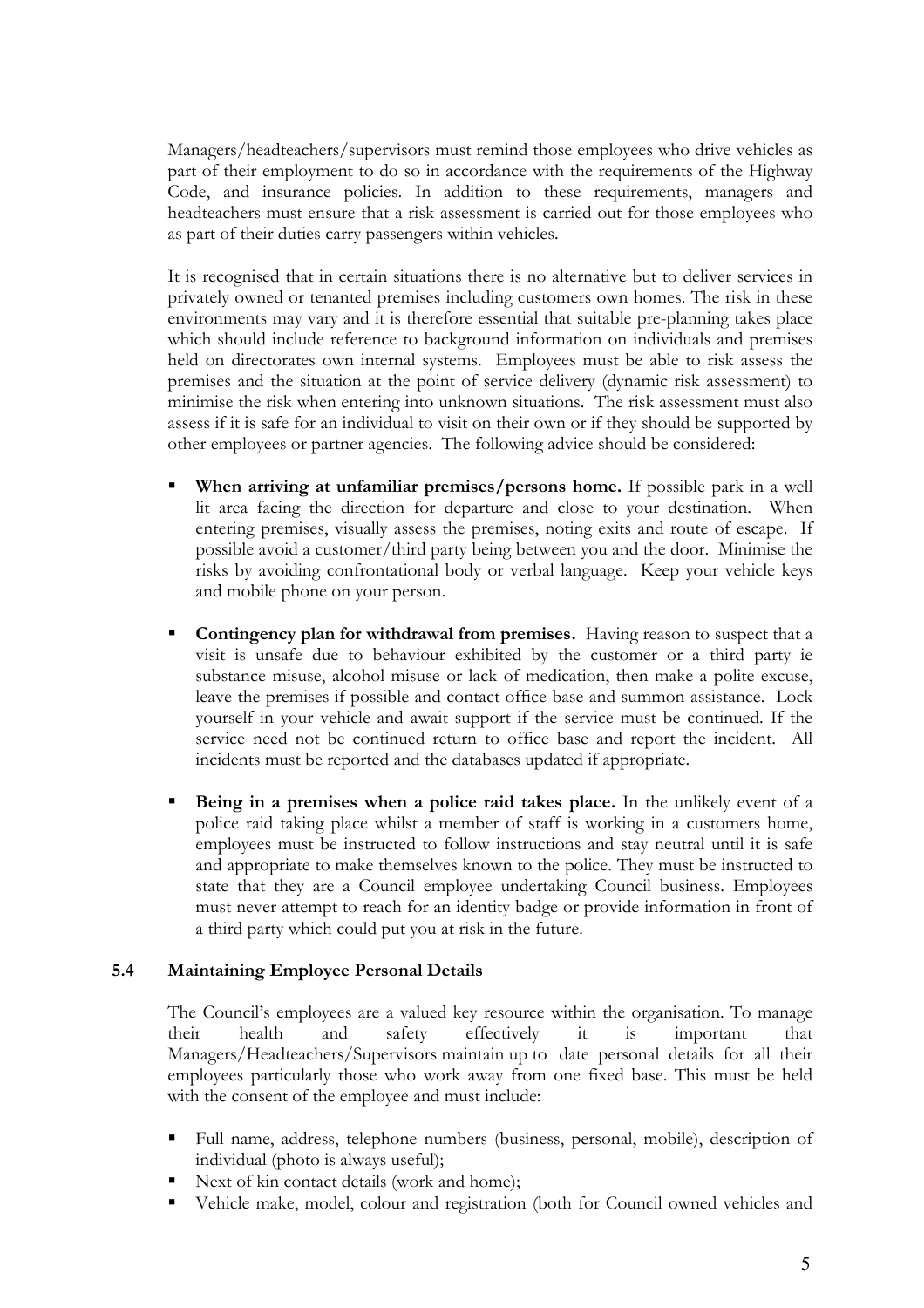personal vehicles used for work) or a log of the vehicle assigned to an individual on a particular day;

- Driving licence and insurance details (which should be checked on at least an annual basis)
- **Medical information if known (diabetic, epileptic).**

Appendix II of this safety guidance document gives a suggested format for this information to be recorded on. This information will then need to be held appropriately (without breaching any confidentiality/data protection guidelines) so that it is available in an emergency.

# 5.5 Monitoring and Supporting Staff

 It is vitally important that managers/headteachers/supervisors have in place systems to enable themselves and others to be aware of staff whereabouts so that they can monitor their safety especially when delivering services in the community. This must include:

- Preplanning work activities which may include detailing routes/work patterns so that individuals can be located or assisted in the event of an emergency;
- Where staff manage their own workloads, ensuring they keep diaries, prediction sheets; signing in and out books/boards are up to date with clear information. Where staff use electronic diaries these should be configured so that they can be accessed by their manager/headteacher/support officers;
- Protocols for recording staff whereabouts, which include name and locations of individuals being seen and estimated time of arrival and departure from each location;
- Systems to keep in contact with staff working away from the office, including the provision of radios, vehicle tracking devices, mobile phones and predetermined monitoring protocols;
- Systems for maintaining regular contact with those working from home or on their own in offices/other buildings;
- Note: If teams are unable to successfully monitor the whereabouts of staff they should consider the use of the corporate lone worker monitoring system provided through East Riding Lifeline on 01482 396052.

# 6. Incident Management

 Despite pre-planning, risk assessments and precautionary measures, events can still occur which will require managers/headteachers/supervisors to take immediate action. At this stage attention must focus on the employee rather than continuation of service delivery. Therefore managers/headteachers/supervisors must have systems in place to deal with:

- Loss of contact with staff. Try and track down the employee by phoning their mobile phone number, contacting their last known appointment, contacting colleagues who are working in the same geographical area to identify if the 'missing' employee's vehicle is still at the last known location and if not trace back to last known point of contact.
- Contacting next of kin. If all above has failed, contact the next of kin in a non-alarmist manner to enquire about any known whereabouts.
- Police involvement. Only when all options have been considered and the individual cannot be traced, then the police must be notified and all information provided to assist with their work.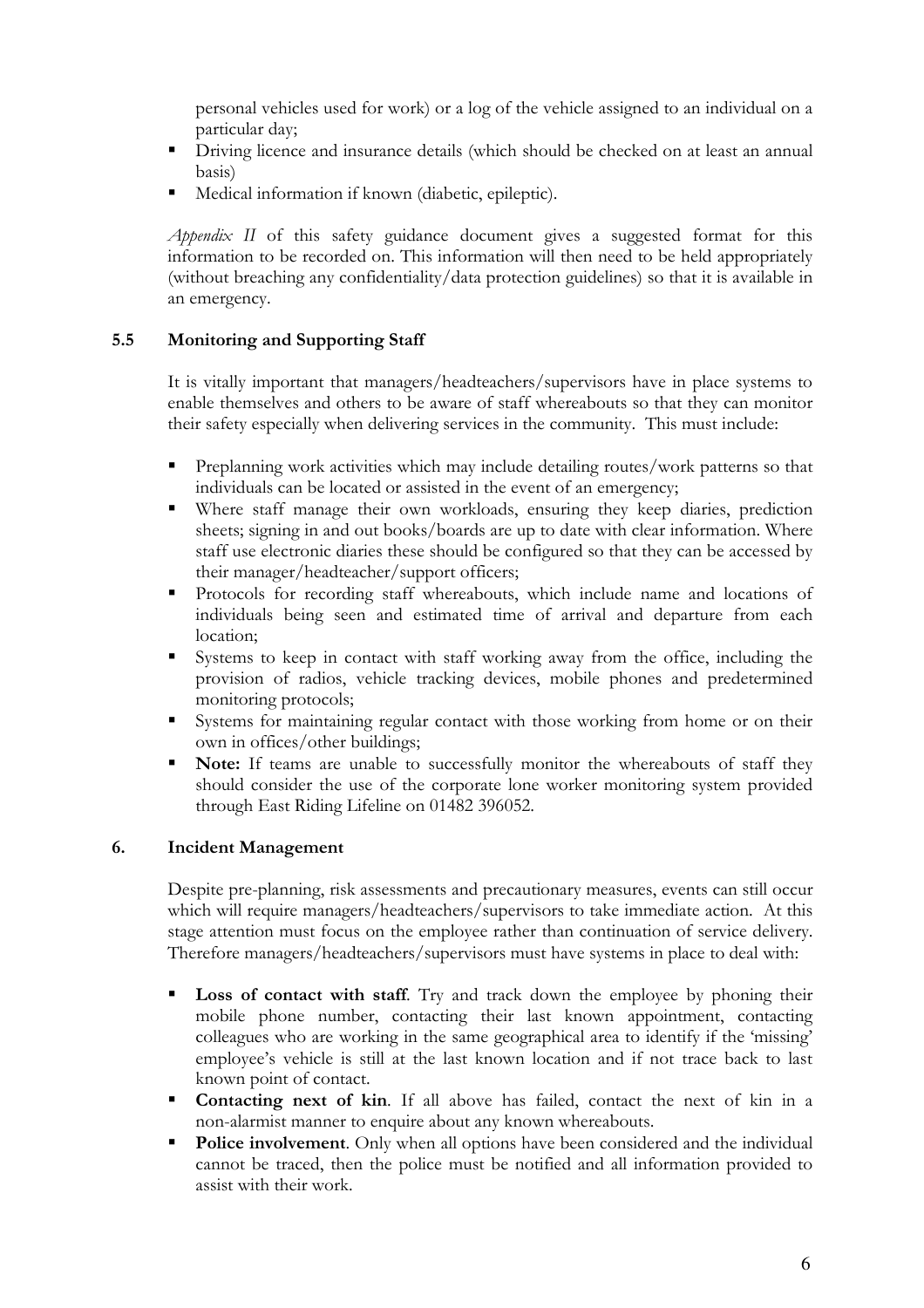#### 7. Reporting and Investigating Incidents

 In accordance with the Councils corporate safety policy and the Council's accident reporting guidelines, every manager/headteacher is responsible for, and will, ensure all accidents and incidents including violence and aggression are investigated and reported.

#### 8. Supporting Employees Post Incident

 The long term effects of having been a victim of violence will differ between individuals. The manager/headteacher must ensure that the employee receives full support as individuals can sometimes feel a sense of failure when they have been involved in such an incident. They should be reassured this is a normal reaction. If in the opinion of the manager/headteacher; the employee would benefit from professional support (counselling etc.), then the employee should be referred to the Occupational Health Unit who will facilitate this.

 The employee has a right to notify the police of any incident of violence and aggression. Managers/headteachers/supervisors should ascertain whether the police are likely to take any action. If the Police decide to take action then the manager/headteacher must give the employee all the assistance they require.

 Even though an employee is medically fit to return to work, they may still experience some long term effects especially if returning to similar situations. This is even more likely if the employee is returning to a similar situation in which the incident was originally triggered. Consideration should also be given to how a situation can be managed to eliminate contact with the aggressor

 Managers/headteachers/supervisors who believe that the individual, and/or the individual's work is suffering as a result of long-term effects arising from the incident, must handle the situation sensitively, seeking advice from Human Resources, the Occupational Health Unit, and Safety Services as necessary.

 The Council's Attendance at Work Policy and Procedure should be referred to for information on absence management and ongoing support resulting from the incident.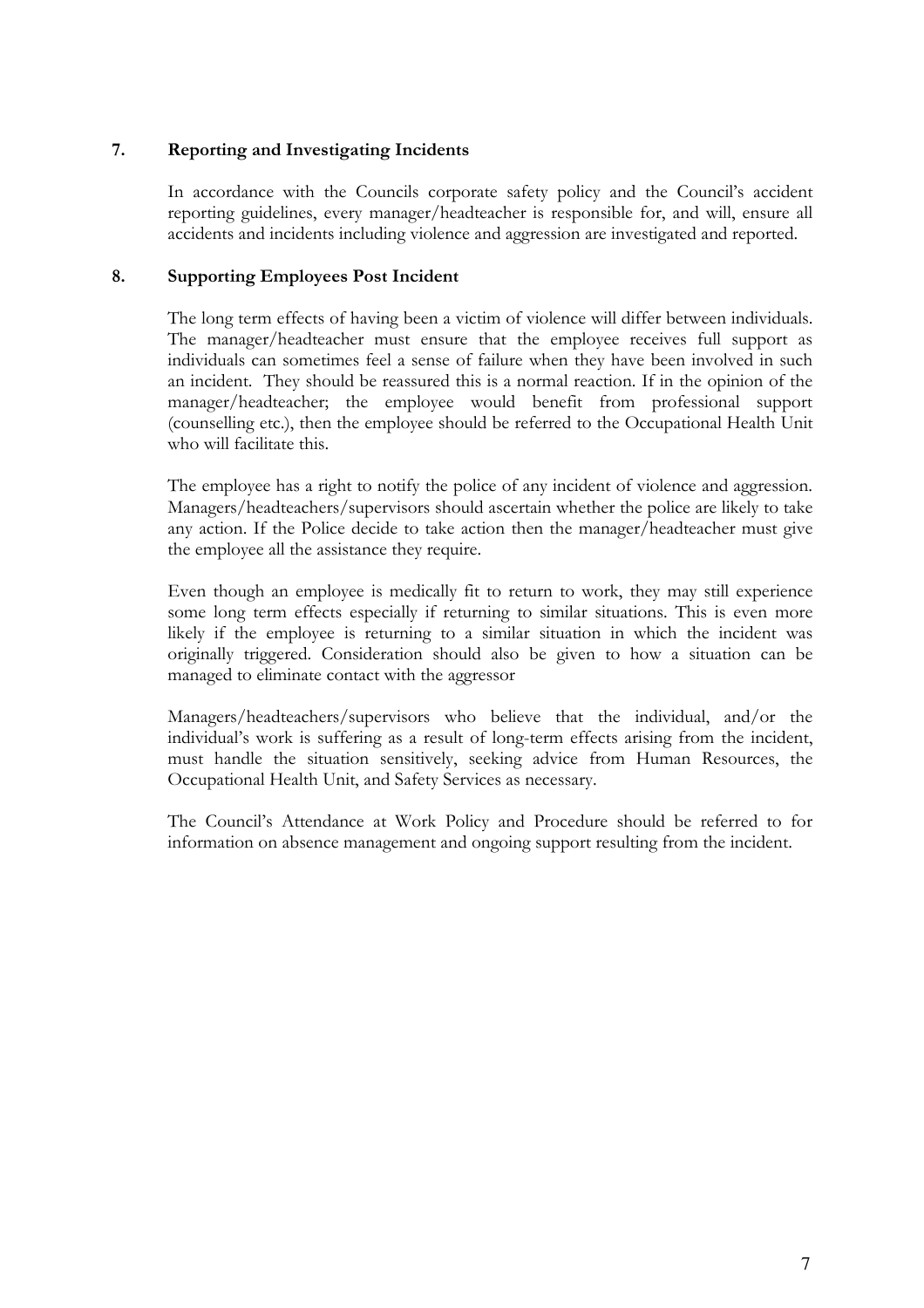# Appendix 1

| Name/Team: | Work Base &       | Date       |  |
|------------|-------------------|------------|--|
|            | Telephone Number: | Completed: |  |

|     | <b>Employee Personal Protection Assessment Form</b><br>(To be completed either individually or as a team)                                                                                               |  |  | N/A | <b>Comments</b> |  |
|-----|---------------------------------------------------------------------------------------------------------------------------------------------------------------------------------------------------------|--|--|-----|-----------------|--|
| 1.0 | <b>Service Delivery</b>                                                                                                                                                                                 |  |  |     |                 |  |
| 1.1 | Do you come in to contact with individuals who may exhibit violent and aggressive<br>behaviour?                                                                                                         |  |  |     |                 |  |
| 1.2 | Do you have access to relevant information about individuals (including information<br>shared by other agencies) which may indicate any potential risks (including when<br>working outside core hours)? |  |  |     |                 |  |
| 1.3 | Do you have to work alone in situations where potentially violent and aggressive<br>individuals may be present?                                                                                         |  |  |     |                 |  |
| 1.4 | If you have concerns about delivering services in vulnerable/isolated locations have<br>these been raised with a manager?                                                                               |  |  |     |                 |  |
| 1.5 | Have you provided your manager with up to date 'personal information', including<br>emergency contact telephone numbers, your address, type of vehicle you drive, next<br>of kin etc?                   |  |  |     |                 |  |
| 1.6 | Are you aware of the mechanisms which are in place to support you should you<br>become the victim of violence and aggression whilst at work?                                                            |  |  |     |                 |  |
| 2.0 | Procedures, Management and Training                                                                                                                                                                     |  |  |     |                 |  |
| 2.1 | Have you read and understood the safety guidance document on 'Employee Personal<br>Protection?                                                                                                          |  |  |     |                 |  |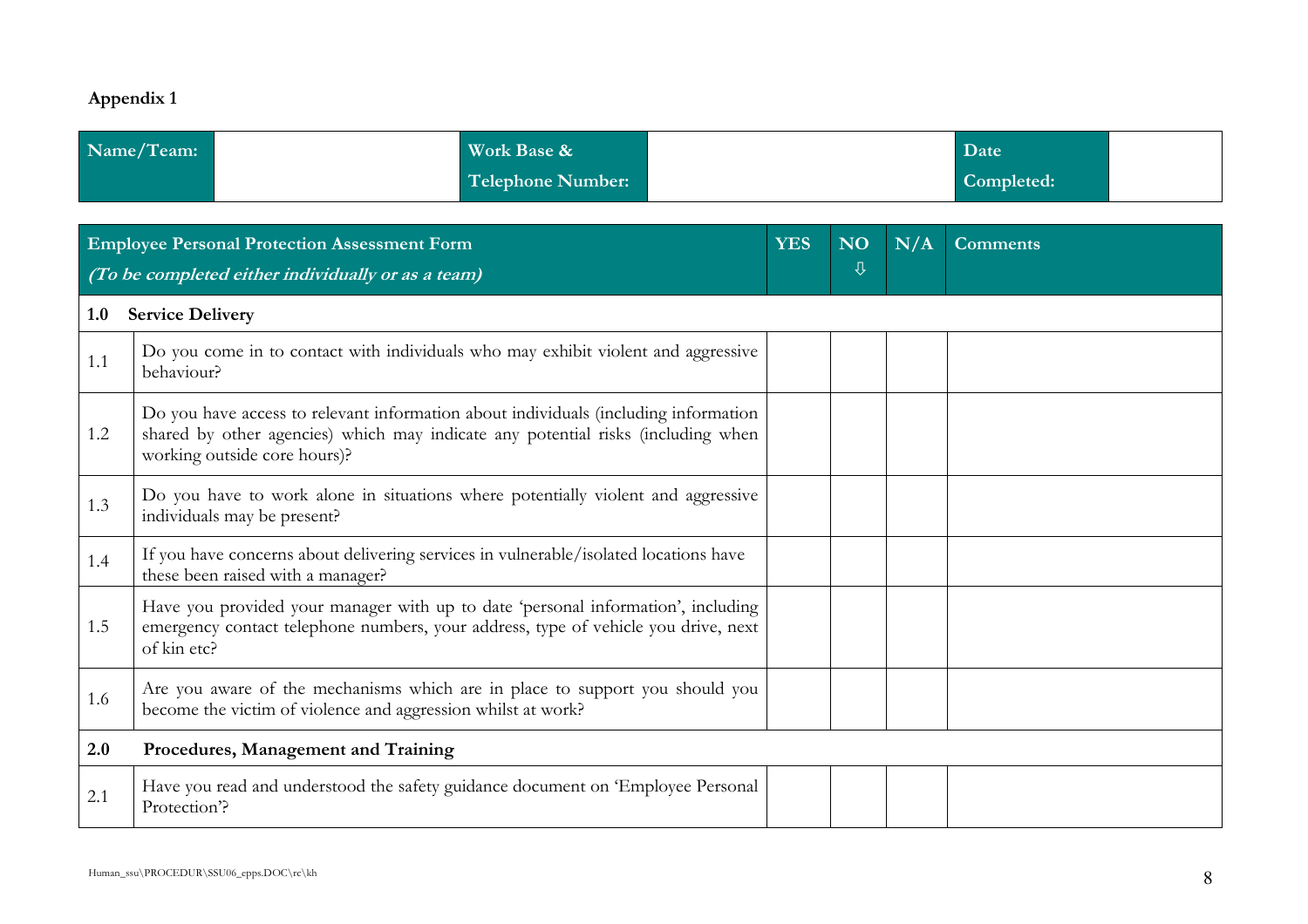|         | <b>Employee Personal Protection Assessment Form</b>                                                                                                                                                                                                                                             |  | N <sub>O</sub><br>⇩ | N/A | <b>Comments</b> |
|---------|-------------------------------------------------------------------------------------------------------------------------------------------------------------------------------------------------------------------------------------------------------------------------------------------------|--|---------------------|-----|-----------------|
|         | (To be completed either individually or as a team)                                                                                                                                                                                                                                              |  |                     |     |                 |
| $2.2\,$ | If required, have you received training to help you identify, and manage potential<br>violence and aggressive behaviour, which includes looking at your approach, body<br>language, attitude and mannerisms and how this may influence the customers, clients,<br>and young person's behaviour? |  |                     |     |                 |
| 2.3     | If required, have you received training to help you deal with verbal aggression,<br>including verbal aggression received over the telephone?                                                                                                                                                    |  |                     |     |                 |
| 2.4     | If required, have you been trained how to respond/react in violent and aggressive<br>situations including how to defuse potentially violent situations and premature<br>termination of interviews?                                                                                              |  |                     |     |                 |
| 2.5     | Are you aware of the procedure which must be followed for recording and reporting<br>incidents of violence and aggression (AIF Accident, Incident Form)?                                                                                                                                        |  |                     |     |                 |
| 2.6     | Are reported incidents of violence and aggression investigated and discussed as a<br>team where appropriate (whilst at the same time respecting the victim's rights to<br>confidentiality)?                                                                                                     |  |                     |     |                 |
| 2.7     | Are risk assessments and safe systems of work reviewed after significant incidents,<br>and if necessary revised?                                                                                                                                                                                |  |                     |     |                 |
| 2.8     | Are you happy that safe systems of work and risk assessments cover all aspects of the<br>work you are required to undertake.                                                                                                                                                                    |  |                     |     |                 |
| 2.9     | If you are required to transport clients, young people etc on your own, in your own<br>vehicle, are appropriate safe systems of work, procedures and risk assessments in<br>place?                                                                                                              |  |                     |     |                 |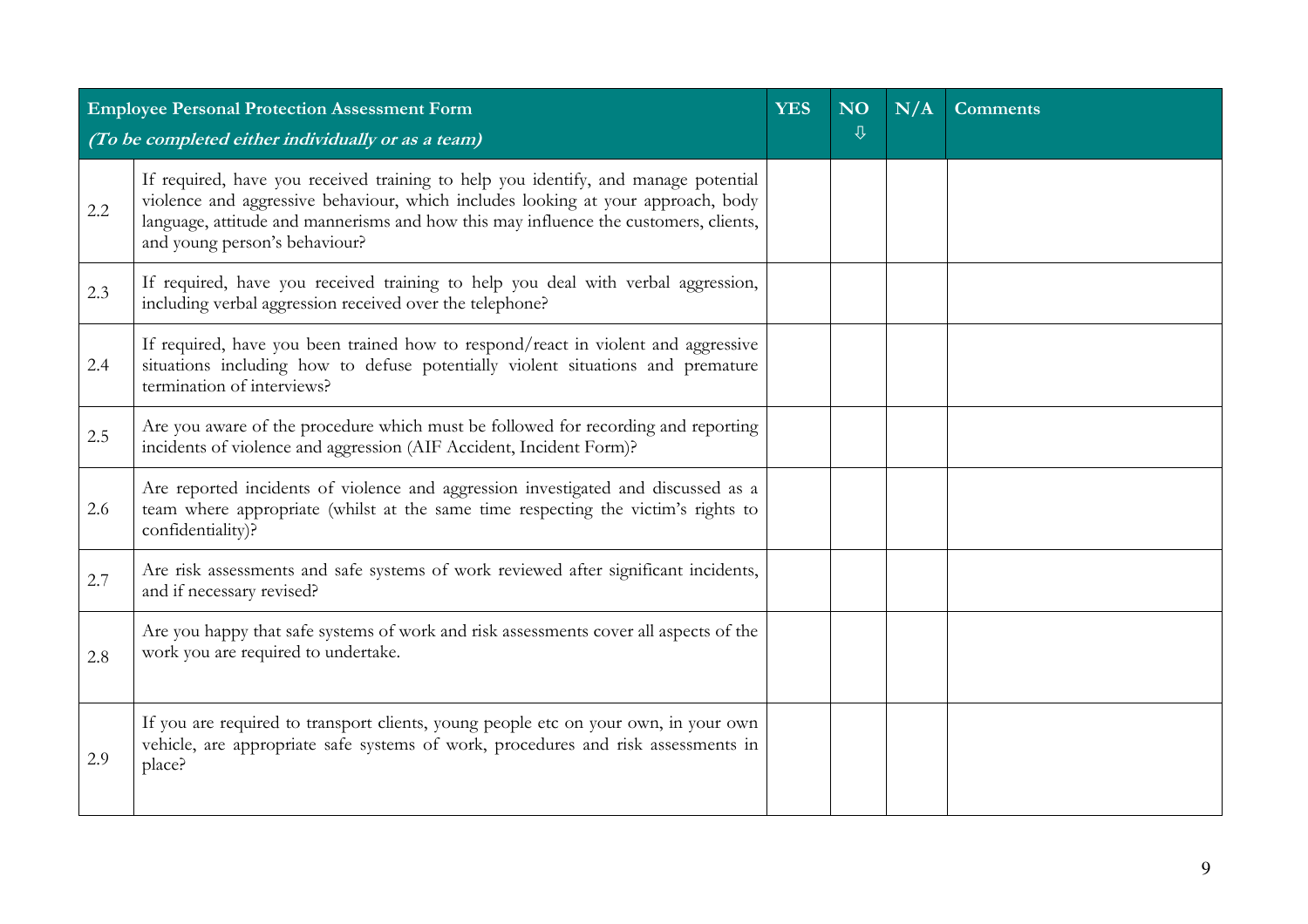|     | <b>Employee Personal Protection Assessment Form</b>                                                                                                                                                                  |  |  | N/A | <b>Comments</b> |  |
|-----|----------------------------------------------------------------------------------------------------------------------------------------------------------------------------------------------------------------------|--|--|-----|-----------------|--|
|     | $\overline{\psi}$<br>(To be completed either individually or as a team)                                                                                                                                              |  |  |     |                 |  |
| 3.0 | Planning Work, Attending Meetings and Making Visits                                                                                                                                                                  |  |  |     |                 |  |
| 3.1 | Do you have a clear understanding and appreciation of the hazards and risks<br>associated with your area of work?                                                                                                    |  |  |     |                 |  |
| 3.2 | Do you understand the importance of ensuring you carefully prepare when<br>interacting with known customers, clients, young people etc who may have any<br>previous history associated with violence and aggression? |  |  |     |                 |  |
| 3.3 | Are appropriate locations, premises etc available which will safely support working<br>with customers, clients, young persons?                                                                                       |  |  |     |                 |  |
| 3.4 | If you visit people in outside locations do you plan your appointments and ensure<br>that someone within the office/team knows where you are and how to contact you<br>at any given time during the day?             |  |  |     |                 |  |
| 3.5 | If you work outside core hours (out of hours working) do you ensure that you have a<br>point of contact who knows where you are and how to contact you at any given time?                                            |  |  |     |                 |  |
| 3.6 | Do you keep regular contact with the office/team between appointments, notify<br>them of any changes in schedules and let them know when you have finished for the<br>day and that you are safe?                     |  |  |     |                 |  |
| 3.7 | Do you have a means of being contacted/contacting others (a mobile phone, radio or<br>contact telephone number)?                                                                                                     |  |  |     |                 |  |
| 3.8 | When high risk situations are identified, do you have access to other<br>colleagues/additional support for example an ability to 'double up' or to access<br>support from the police?                                |  |  |     |                 |  |
| 3.9 | Where deemed necessary, are you provided with a personal attack alarm (which<br>should be kept close to hand and in good working order)?                                                                             |  |  |     |                 |  |